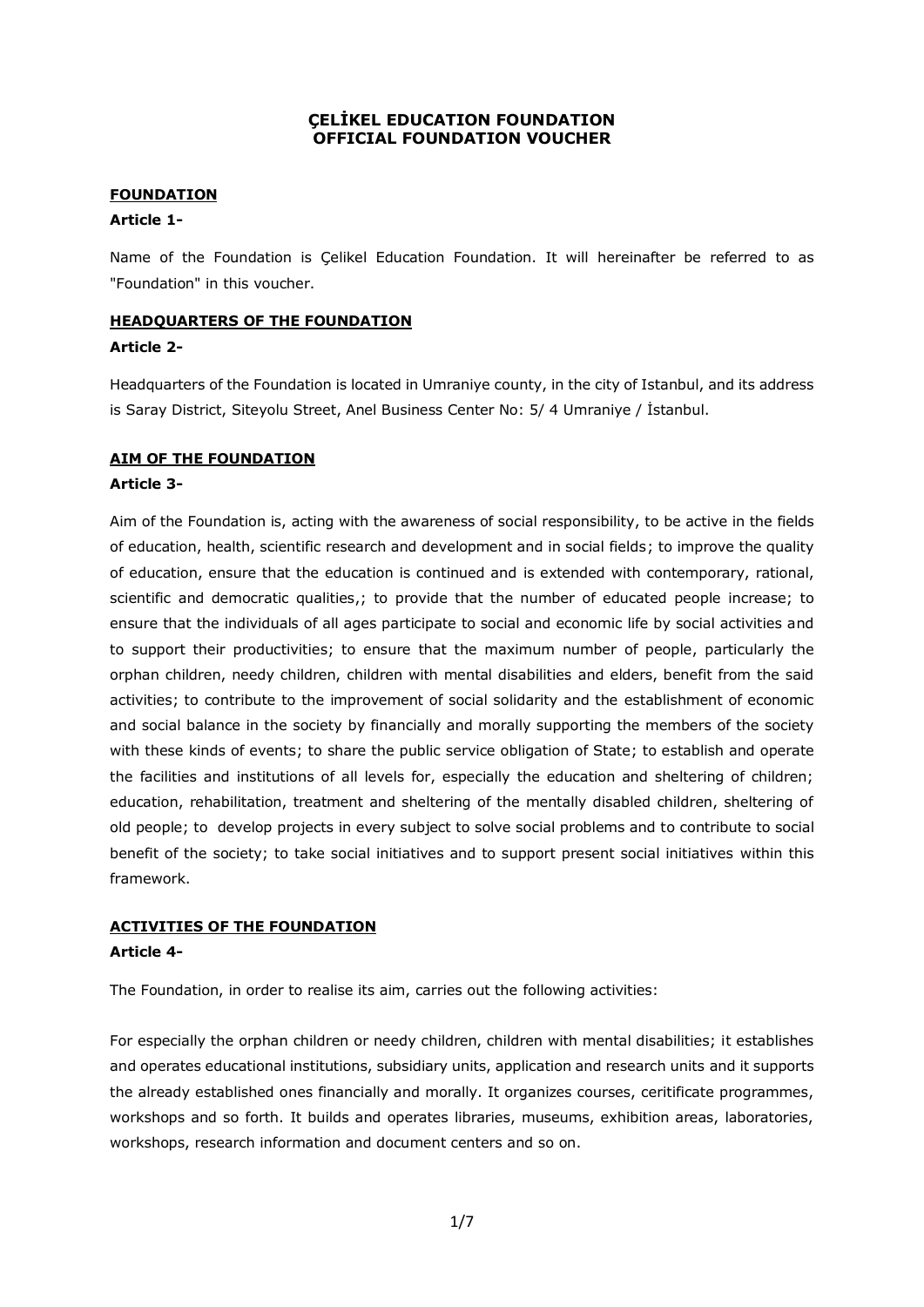- **1.** It provides moral and financial support, refundable or non-refundable scholarships, contributions and donations for successful, orphan students and students with limited finances that study at educational institutions of every level; for people who study domestically and abroad, for people who specialize and do internship, and for people who have outstanding achievements in the fields of science, art, sports or the like, at the national or international level.
- **2.** It provides the people who completed higher or vocational education with educational opportunities so that they can study advanced specialization domestically and abroad; it provides refundable or non-refundable scholarships, contributions and donations.
- **3.** It organizes contests, art events, sports games and so on for discovering and supporting the successful and talented people. It provides refundable or non-refundable scholarships of this type, and it gives contributions and donations.
- **4.** It implements and procures scientific research, it holds panels and suchlike meetings, it provides financial and moral support for the researchers, it provides refundable or non-refundable grants, contributions and donations for the people and institutions who do research.
- **5.** Particularly for old people, for orphans or for children with limited finances and for mentally disabled children; it establishes and operates -in order to ensure the sheltering and catering of the ones who are in need- dormitories, guesthouses, student hostels, retirement homes, shelters, dwelling houses, foodbanks, nurseries and day care centers, chréches and public fountains, it supports the already established ones financially and morally, it supports people who need help.
- **6.** It establishes health and sports facilities, cultural and social facilities, and it opens clubs.
- **7.** It provides work and job opportunities, especially for people using the facilities that belong to the Foundation, studying and sheltering in those institutions and benefiting from the activities of the Foundation; so that they can become financially and socially productive and contribute to themselves and to the society by this way.
- **8.** It contributes to the education and health institutions that are operated by state institutions and organizations; to the education and health services of general, special and annexed budget institutions.
- **9.** In order to realise its aims and for endowment to the Foundation; it establishes industry and trade facilities, commercial enterprises and companies, it associates with the already established ones and it runs them.
- **10.** It performs publications, except TV and radio broadcasts, in line with its aims and activities.
- **11.** It cooperates with the people and institutions acting in accordance with the aims of the Foundation.
- **12.** It establishes projects and social initiatives to solve every kind of social problem and to contribute to social benefit of our country in accordance with goals of the Foundation;it makes donation by the resolution of the board of directors in accordance with terms and principals specified by the board of directors of the Foundation to support social initiatives, organizations and businesses founded by natural and legal persons within framework of such goals of the Foundation.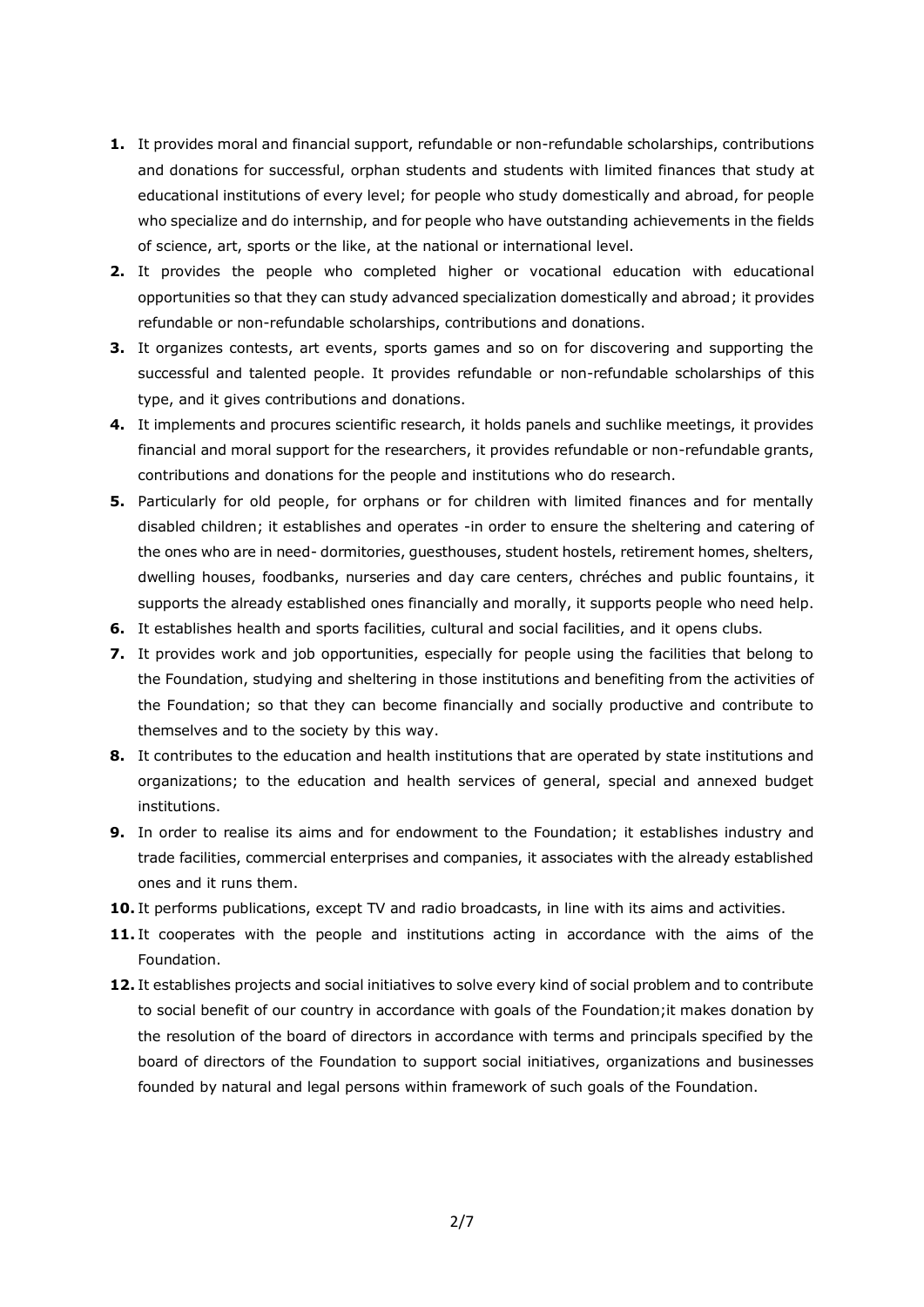# **ACTIONS AND OPERATIONS THE FOUNDATION CAN PERFORM IN ORDER TO REALIZE ITS AIM**

# **Article 5-**

In order to achieve its goal in the legal framework, the Foundation is licensed and authorized in accordance with the Article 48 of Turkish Civil Code, to possess movable and immovable propertieswhose number and value are unrestricted- by the way of donation, will and rent, and using them; to sell, alienate, obtain and spend their revenues according to the provisions of the law about the Foundation; to use immovable property/properties of the Foundation's assets or their revenues in investing once or more; to manage and dispose the movable and immovable properties and the money that the Foundation obtained by donation, will, purchasing and in other ways provided that they are not against its mission; to buy stocks, utilise them in line with the goal of the Foundation and sell; to cooperate with other trusts, with natural and legal people in the country or abroadprovided that a license is obtained- performing tasks that are similar to the Foundation's tasks, to receive assistance from them and to make agreements in order to get the help; to adopt the real rights of the property such as easemant, tenancy, right of residence, right of construction, right of mortgage and lien and to use these rights; to ensure all types of securities for the agreements to be made with the existing or potential revenues; including the right of mortgage and lien regarding its movable and immovable properties; acceptance of the valid bank surety, to borrow and supply with securities such as guarantees, pledge, mortgage and so forth, for fulfiling the goals and tasks fo the Foundation when required; to obtain revenues from the projects and works, to be implemented or that are currently being implemented in accordance with the goal and tasks of the Foundation; in order to gain revenues for the Foundation to form commercial enterprises, companies, associations to perform according to the normal operating conditions, to participate to the existing ones, to operate them directly or ensure its operation by a manager under its supervision; to make contracts for initiatives, savings, property acquisition, construction and as such, which are considered useful and necessary for the achievement of one or all of the goals and tasks of the Foundation. The Foundation may not use these authorisations and revenues for the purposes that are forbidden by Turkish Civil Code.

### **ASSETS OF THE FOUNDATION**

### **Article 6-**

The establishment assets of the Foundation, which were allocated to the Foundation by the founder, are as below:

- **a)** the immovable property in Istanbul City Ümraniye County 1st Region, Sırapınar Village, Section 1, Parcel No:145,
- **b)** the immovable property in Istanbul City Ümraniye County 1st Region, Sırapınar Village, Section 1, Parcel No:154,
- **c)** 140.000,00.USD (onehundredfortythousandamericandollars). This may be increased by the additions to the assets following the establishment of the Foundation.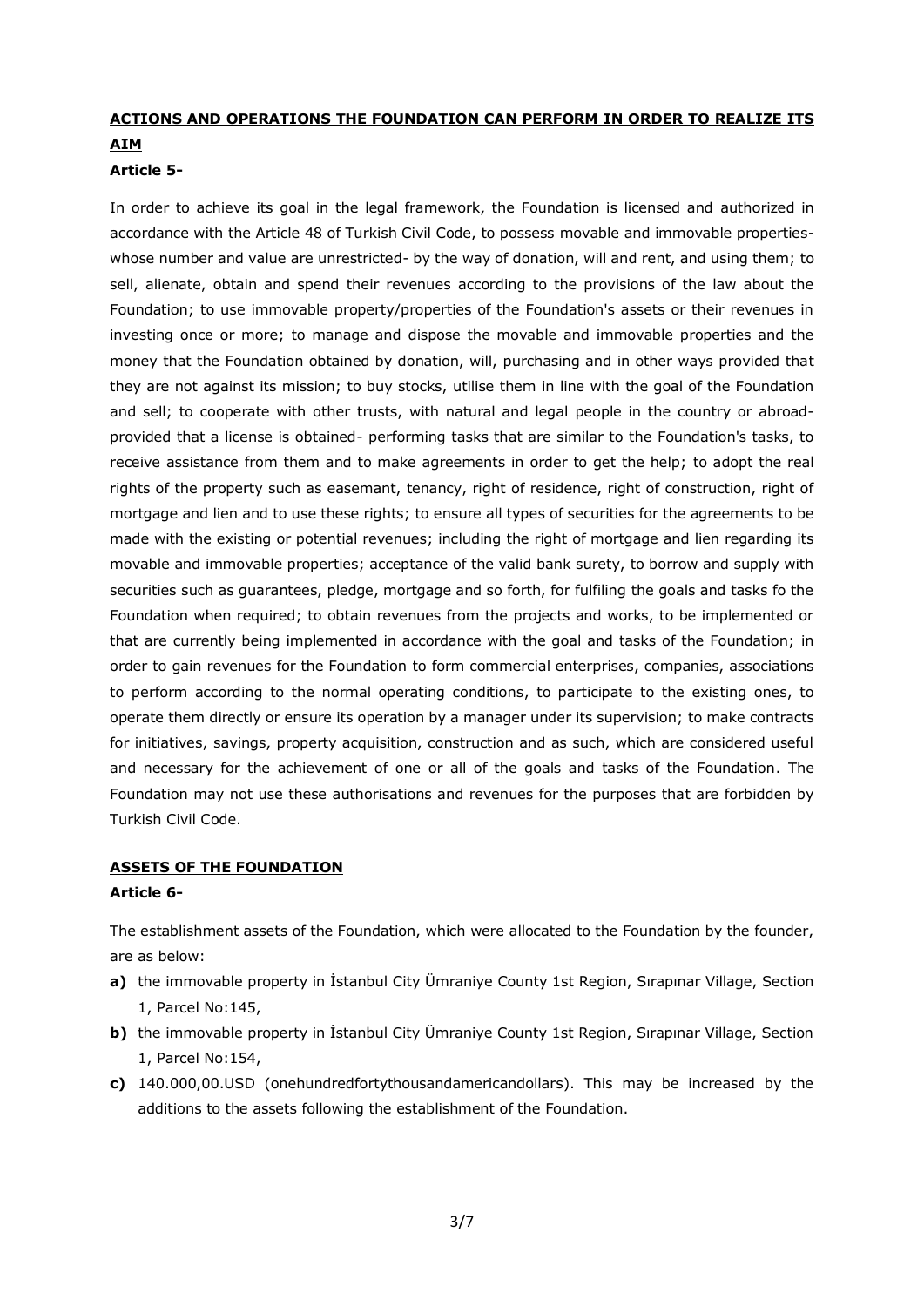### **BODIES OF THE FOUNDATION**

### **Article 7-**

Bodies of the Foundation are as below:

- **a)** Board of Trustees
- **b)** Board of Directors
- **c)** Audit

### **BOARD OF TRUSTEES**

### **Article 8-**

Board of Trustees is the top decision-making organ of the Foundation and it consists of the five members whose first names, last names, places of residence and nationalities are stated in the annexed list to this voucher. Membership of the Board of Trustees last for a life time as long as the member has the capacity to act. Board of Trustees elects a president among its members. Members of the Board of Trustees are not paid under the name of wage, daily allowance or so forth, for their tasks. In case of ending of his/her membership due to death, resignation etc. each member specifies the names in order of three people to replace him/her and submits it to the Board of Trustees in writing. Membership is proposed to the previously submitted people respectively by the rest of the members, in the event of expiration of the membership. If the members of the Board of Trustees have not offered any candidates, or if the candidates can not be identified of if they do not accept the membership proposal; the rest of the members elect someone considered appropriate for the membership by unanimity.

### **Duties and Competencies of Board of Trustees:**

**a)** To elect the Board of Directors, to change them when required, **b)** To elect the auditor, **c)** To discuss and examine the activity reports prepared by Board of Directors and the Auditor's reports; to decide on the discharge of Board of Directors, **d)** To adopt the internal legislation of the Foundation to be prepared by Board of Directors, precisely or by changing them, **e)** To make additions or amendments to the Foundation Voucher when required, **f)** To determine the general policies about the Foundation's activities, organization and management principals of the Foundation, **g)** To decide on the issues that would lead to obligations more than 1/3 of value of the Foundation's assets, and all kinds of disposals regarding the immovable properties - no matter what their value is - of the Foundation.

### **Meeting Format and Quorum of the Board of Trustees:**

Board of Trustees holds stated meetings at least once a year and until the end of March latest. Besides, they meet on the invitation of Chairman of the Board of Trustees, Board of Directors or the Auditor, when they consider necessary. Meetings are held under the presidency of the Board of Trustees' Chairman. Date, venue, time and agenda of the Meeting are notified by letter against signature or registered letter, minimum seven days before the Meeting, to the members. Meeting may also be held without the invitation procedure, in the event of the presence of all members. Issues that are not on the agenda may not be discussed in the meetings. In the stated meetings, it is possible with the written request of at least one member, before the discussion of the agenda, to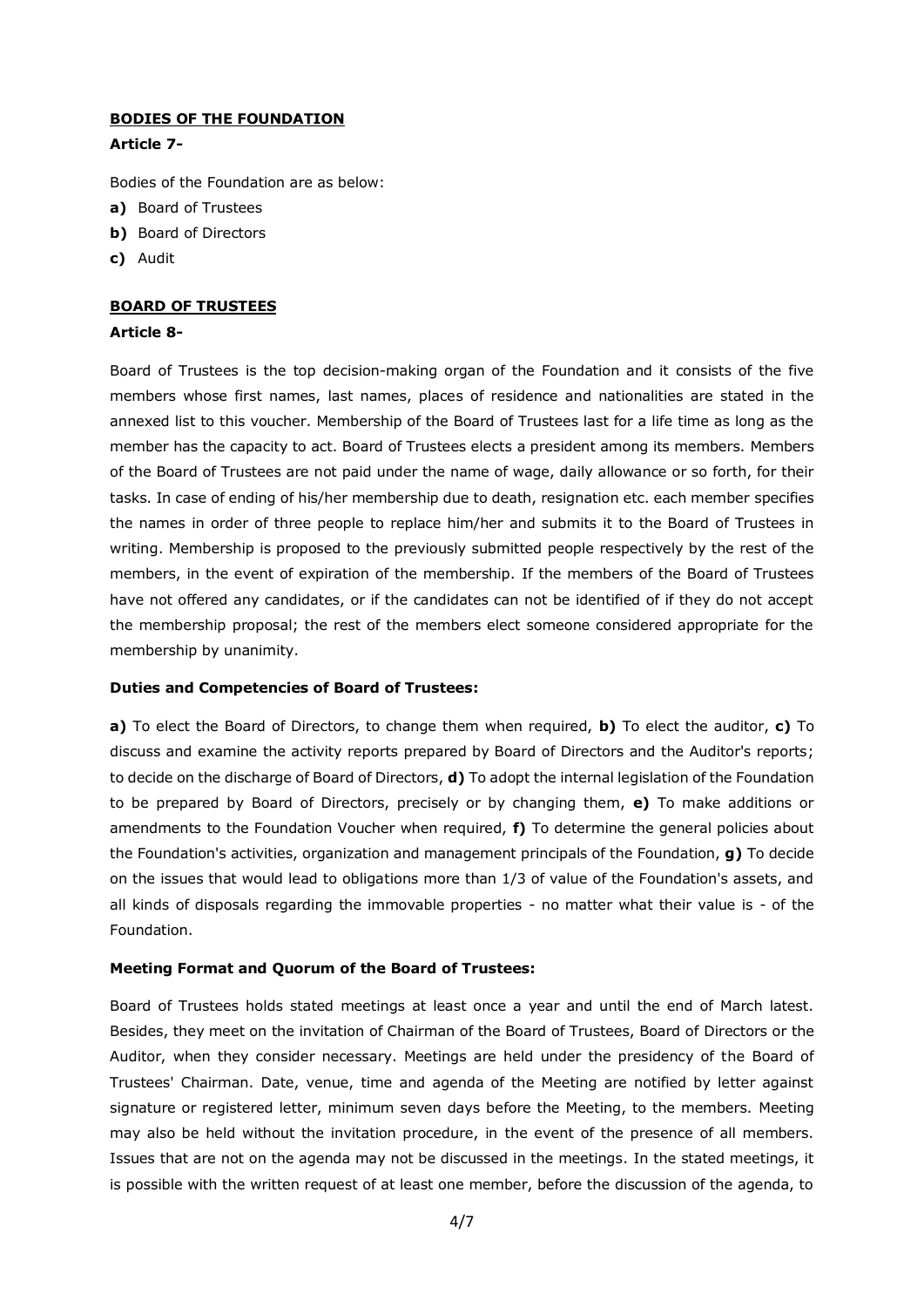add an article, to the agenda and to discuss it, except the issues to result in obligations for the Foundation and except the change in voucher. Quorum for meetings is one more than the half of total number of members and decisions are taken with one more than the half of total number of members. However, the decisions about the matters mentioned in paragraph a, b, e and g under the heading of "Duties and Competencies of Board of Trustees" above, are taken by unanimity.

Every member has one right to vote. In case of equilibrium, superiority is given to the side of the Board of Trustees Chairman's vote. In the absence of quorum at the first meeting, the second meeting is held one week later in the same venue and time. Quorums for meeting and decision are also required in the second meeting. Open vote and counting are applied in the meetings. The member who is not able to participate to the meeting, may assign another member from the Board of Trustees as substitute. A person may not hold more than one attorneyships. Not participating to three consecutive meetings, without an acceptable excuse, is deemed to secede from the membership. Majorities in this article may only be changed by unanimity.

#### **BOARD OF DIRECTORS**

#### **Article 9-**

Board of Directors is the administrative and executive organ of the Foundation and it is composed of five members to be elected for 3 years by the Board of Trustees. Minimum three members of the five are required to be the members of Board of Trustees. Board of Directors assigns the duties in the first meeting by electing a chair, a deputy chair and a treasurer member. In case of the ending of the membership due to reasons such as death, resignation etc., a new member is elected by the Board of Trustees to complete the remaining time. Member, whose period of duty ends, may be elected again. Members of the Board of Directors are not paid under the name of wage, daily allowance or so forth, for their tasks.

### **Duties and Competencies of the Board of Directors:**

**a)** It executes all types of works and procedures of the Foundation. **b)** It prepares the required internal legislation of the Foundation and puts it into force after the approval of the Board of Trustees. **c)** It performs the necessary actions for the utilisation of the Foundation's assets and for acquiring new financial resources. **d)** It follows and checks the accounting transactions of the Foundations, it ensures that the financial statements are prepared and sent to the relevant body at the end of the financial year. **e)** It makes the necessary arrangements for the meetings of Board of Trustees**. f)** It prepares the annual activity report and presents it to the Board of Trustees. **g)** When required, for the realisation of the goals of the Foundation, it forms new units, designates their duties, competencies and responsibilities, and discharge those people. **h)** It defines the staff and wages policy, in the framework of the internal legislation if avaliable, or in accordance with the principals determined by Board of Trustees. **i)** It represents and binds the Foundation. It is involved in all kinds of works and transactions with individuals and instititutions on behalf of the Foundation's legal entity. **j)** It establishes facilities, enterprises, companies and associations of the Foundation, it operates and inspects them. **k)** It opens units such as branch offices and agencies, domestically and abroad.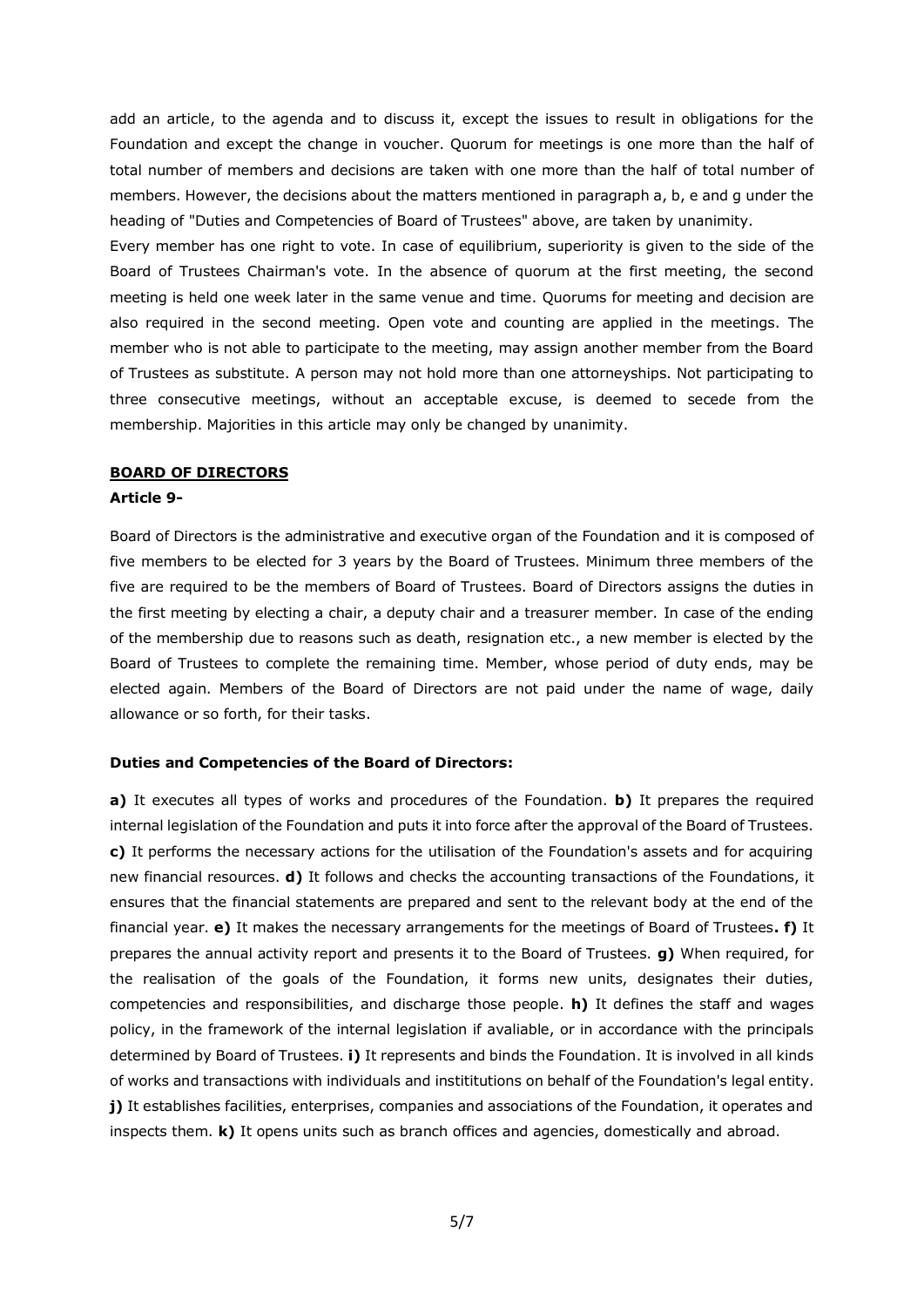#### **Meeting Format and Quorum of the Board of Directors:**

Board of Directors meets at least once a month. Besides, they meet on the invitation of the Board of Trustees, one of the members of the Board of Directors or Auditor, when they consider necessary. In the absence of the Chairman of the Board of Directors, the meetings are held under the presidency of the Deputy Chairman. Quorum for meetings is one more than the half of total number of members and the decisions are taken with one more than the half of total number of members. Every member has one right to vote. In case of equilibrium, superiority is given to the side of the Chairman's vote. The decisions taken are written in the notarised minute book and signed. Not participating to three consecutive meetings, without an acceptable excuse, is deemed to secede from the membership. Majorities in this article may only be changed by unanimity.

### **REPRESENTATION OF THE FOUNDATION**

### **Article 10-**

The Board of Directors represents the Foundation. Board of Directors may transfer this power of attorney to the Board Chairman or Deputy Chairman. Board of Directors, on general or specific conditions and fields, within the framework of principals, may authorise one or more of its members, one or more of the officers, one or more of its agencies to sign a contract, to amend and transfer agreements, documents or vouchers on in the name or on account of the Foundation.

### **AUDITOR**

### **Article 11-**

Auditor is the supervision body that audits the activities and the accounts of the Foundation on behalf of the Board of Trustees. Auditor is elected for three years by the Board of Trustees. Members of the Board of Directors may not be elected as Auditor during their memberships. Members of the Board of Directors whose memberships expire, may not be assigned as Auditor, unless they are discharged by the Board of Trustees. In case of the ending of the Auditorship for reasons of death, resignation etc., before the expiration period; a new Auditor is elected by the Board of Trustees. Auditor is not paid under the name of wage, daily allowance or so forth, for his/her tasks. Auditor performs his/her inspections on all the notebooks, records and documents.

After the approval of the Foundation's accounts also by the certified public accountants, a report is prepared as of the financial year and it is submitted to the Board of Directors in order to be conveyed to the Board of Trustees at least fifteen days before the meeting of the Board of Trustees.

# **PAYMENTS THAT MAY BE EFFECTED TO THE PEOPLE ASSIGNED IN THE BODIES OF THE FOUNDATION**

### **Article 12-**

Boad of Trustees, Members of the Board of Directors and Auditor are not paid under the name of wage, daily allowance or so forth, for their tasks. However, mandatory expenses and expenditures of travel, food and accommodation to be incurred may be paid. This provision of the voucher may only be changed by unanimity.